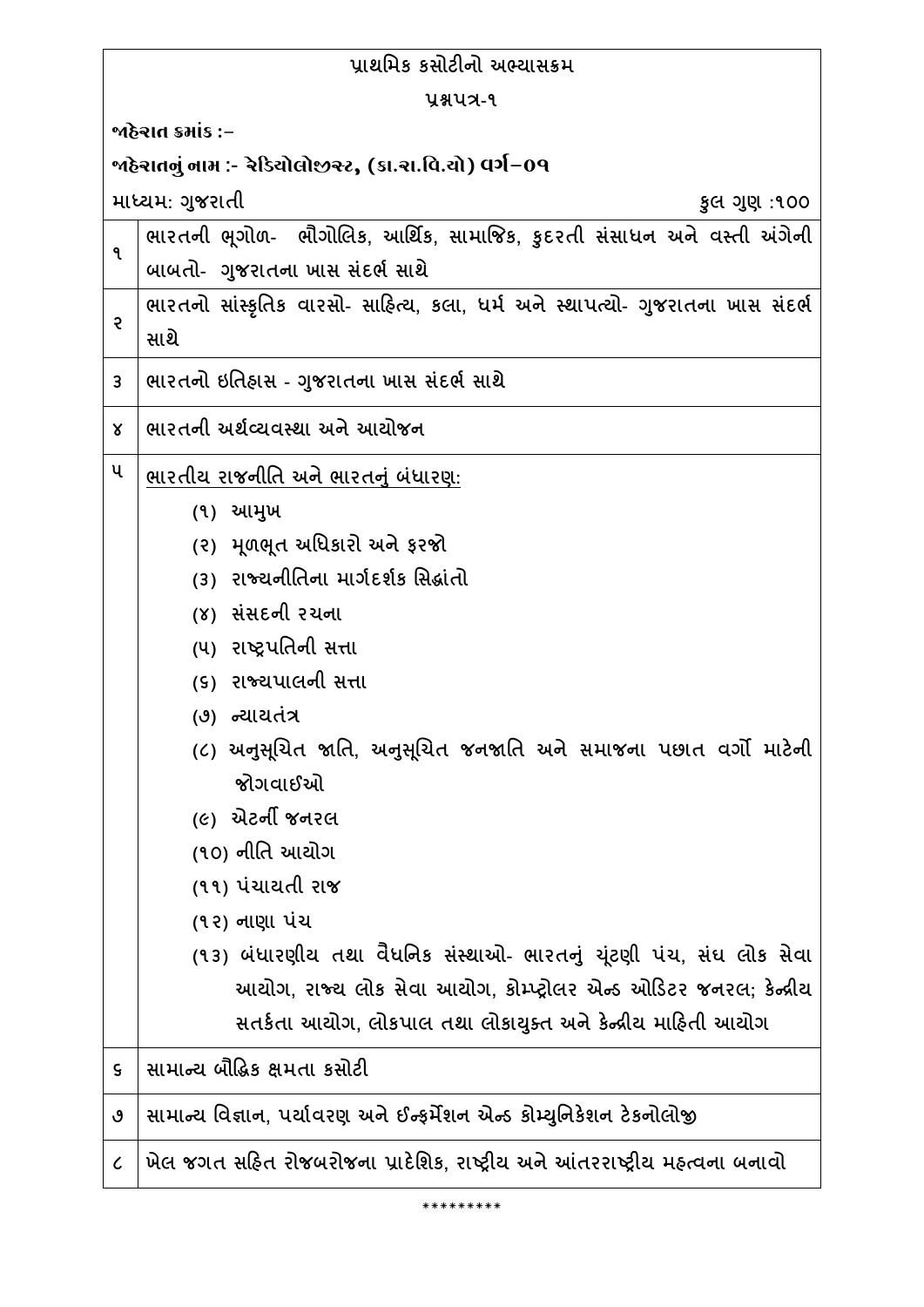# Syllabus of Preliminary Test Paper-1

**Adv. No. :** 

# **The post of : Radiologist, (E.S.I.S) Class – 01**

|                | Medium: Gujarati<br>Total Marks-100                                          |  |
|----------------|------------------------------------------------------------------------------|--|
| $\mathbf{1}$   | Geography of India- Physical, Economic, Social, Natural Resources and        |  |
|                | population related topics- with special reference to Gujarat                 |  |
| $\overline{2}$ | Cultural heritage of India- Literature, Art, Religion and Architecture- with |  |
|                | special reference to Gujarat                                                 |  |
|                |                                                                              |  |
| 3              | History of India with special reference to Gujarat                           |  |
| 4              | Indian Economy and Planning                                                  |  |
|                |                                                                              |  |
| 5              | Indian Polity and the Constitution of India:<br>(1) Preamble                 |  |
|                | (2) Fundamental Rights and Fundamental Duties                                |  |
|                | (3) Directive Principles of State Policy                                     |  |
|                | (4) Composition of Parliament                                                |  |
|                | (5) Powers of the President of India                                         |  |
|                | (6) Powers of Governor                                                       |  |
|                | (7) Judiciary                                                                |  |
|                | (8) Provisions for Scheduled Castes, Scheduled Tribes and backward           |  |
|                | classes of the society                                                       |  |
|                | (9) Attorney General                                                         |  |
|                | (10) NITI Aayog                                                              |  |
|                | (11) Panchayati Raj Institutions                                             |  |
|                | (12) Finance Commission                                                      |  |
|                | (13) Constitutional and Statutory Bodies: Election Commission of             |  |
|                | India, Union Public Service Commission, State Public Service                 |  |
|                | Commission, Comptroller and Auditor General; Central Vigilance               |  |
|                | Commission, Lokpal and Lokayukta, Central Information                        |  |
|                | Commission                                                                   |  |
| 6              | <b>General Mental Ability</b>                                                |  |
|                |                                                                              |  |
| $\overline{7}$ | General Science, Environment and Information & Communication<br>Technology   |  |
| 8              | Daily events of Regional, National and International Importance including    |  |
|                | <b>Sports</b>                                                                |  |
|                |                                                                              |  |

\*\*\*\*\*\*\*\*\*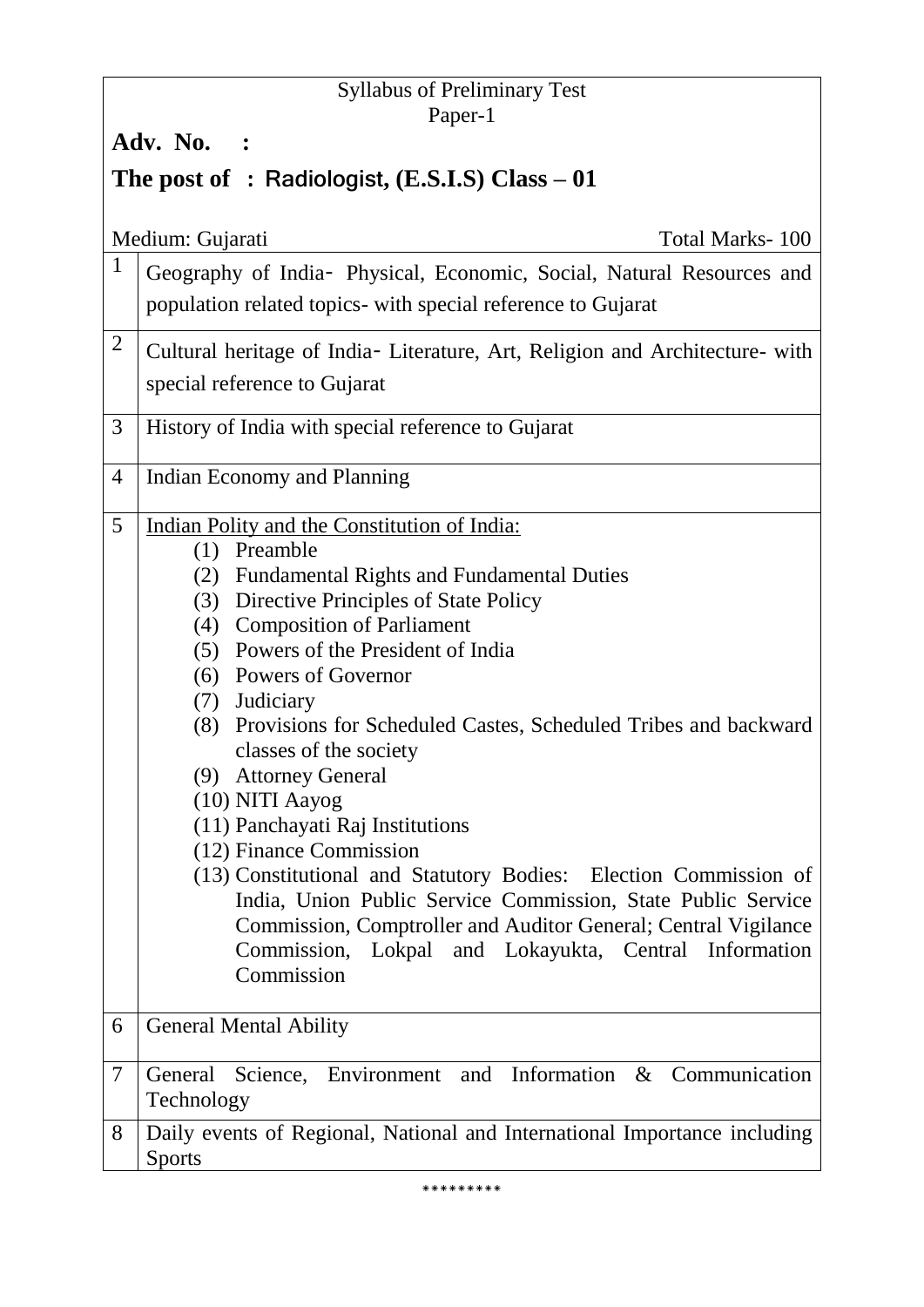# **Syllabus for the preliminary test for the recruitment on the post of Radiologist (Specialist Service), Class I in Gujarat Medical Services and**

### **Services under Employees State Insurance Scheme**

**Marks – 200 Questions - 200 Medium - English**

#### **1. Anatomy**

 $\triangleright$  Gross and cross sectional anatomy of all the body systems.

# **2. Pathology**

 $\triangleright$  Gross morphology of pathological conditions of systemic diseases affecting all organ systems.

### **3. Radiology Course**

- $\triangleright$  Chest
- $\triangleright$  Cardiovascular system
- $\triangleright$  Musculoskeletal including soft tissue
- Gastrointestinal system
- $\triangleright$  Hepato-biliary-pancreatic system
- $\triangleright$  Urogenital (genito-urinary) system
- $\triangleright$  CNS including head and neck
- $\triangleright$  Obstetrics and gynaecology
- $\triangleright$  ENT, eye, dental, breast
- > Endocrine and metabolic system
- $\triangleright$  Clinically applied radionuclide imaging

# **4. Radiological Physics**

 $\triangleright$  Introduction of general properties of radiation and matter: Fundamentals of nuclear physics and radioactivity